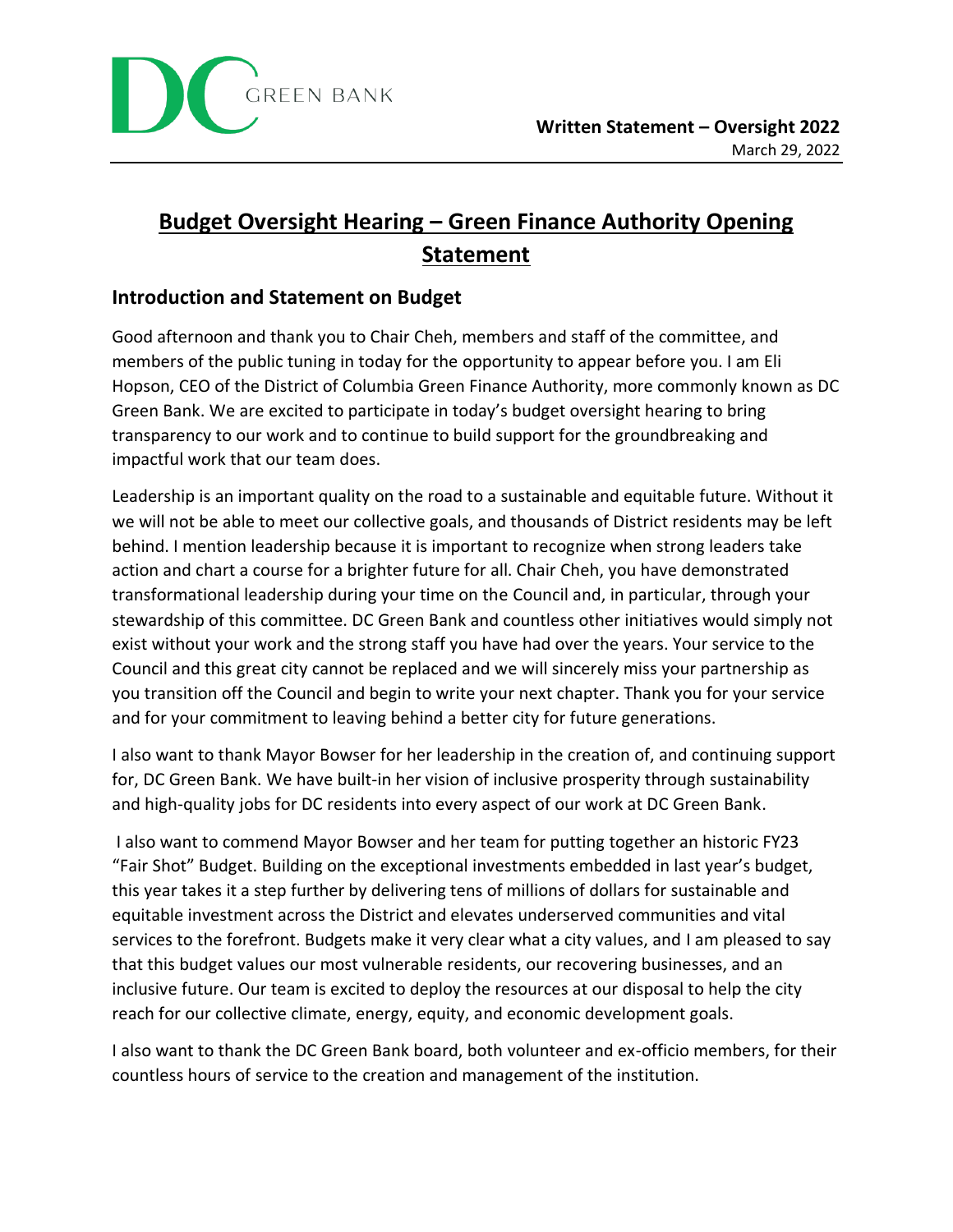

## **Recent Deals and Partnerships**

DC Green Bank is in prime position to make the close of FY22 and the opening of FY23 a special time for sustainability in the District. We have been hard at work to commit capital and build partnerships that will ensure that our dollars stretch to every corner of the city and are available for every community and group.

#### Shiloh Baptist Church

As an example, we have continued to build partnerships in support of our Community Impact Initiative (CII) pilot program that focuses on the District's faith-based and community-serving organizations. The Initiative engages partners to support community institutions to assess their energy efficiency, renewable energy, and sustainability needs and help them access the support they need to take the next step. Community-serving organizations are the backbone of neighborhoods across the city, and we are happy to be able to provide affordable financing so that they can make the investments they need to make, increase their operating cash flow, and continue to serve residents for decades to come. Today we are pleased to announce that we have closed our first Community Impact Initiative investment with our friends at Shiloh Baptist Church, an investment of over \$500,000 to deliver much-needed HVAC upgrades, and to finance the investment solely based on expected energy savings that the congregation will realize in the coming years. Shiloh is one of the oldest historically Black churches in the city and an incredible community asset. Faith-based and community-serving institutions provide numerous services to neighborhoods, and are often the center of community life for the organization's members.

Like many institutions, the pandemic has exacerbated prior challenges with deferred maintenance on buildings in particular, and these institutions have a real challenge to be able to upgrade systems and operate more efficiently. Due to their connection to the community, DC Green Bank is committed to providing support for sustainable upgrades – particularly those that pay for themselves over time. As a result of our focus on sustainability, and our commitment to community, we can make funds available to these institutions and devote the time required to provide clear options to volunteer Boards and support staff who are focused on the mission of these institutions – not the operations. Since we are focused on the performance of the upgrades, we can also be more flexible with the credit and balance sheet of the institutions than some private capital providers. We hope that this investment at Shiloh, with our partner Go Green Together, will encourage other faith-based institutions and community-serving organizations to step forward to take on some of their deferred maintenance needs with limited up-front capital, access our affordable and flexible financing, and strengthen their financial position – all at the same time. We know that our community serving institutions sit on tens of millions of square feet of property across the city and we stand ready to help them reduce their utility and maintenance costs, unlock their solar and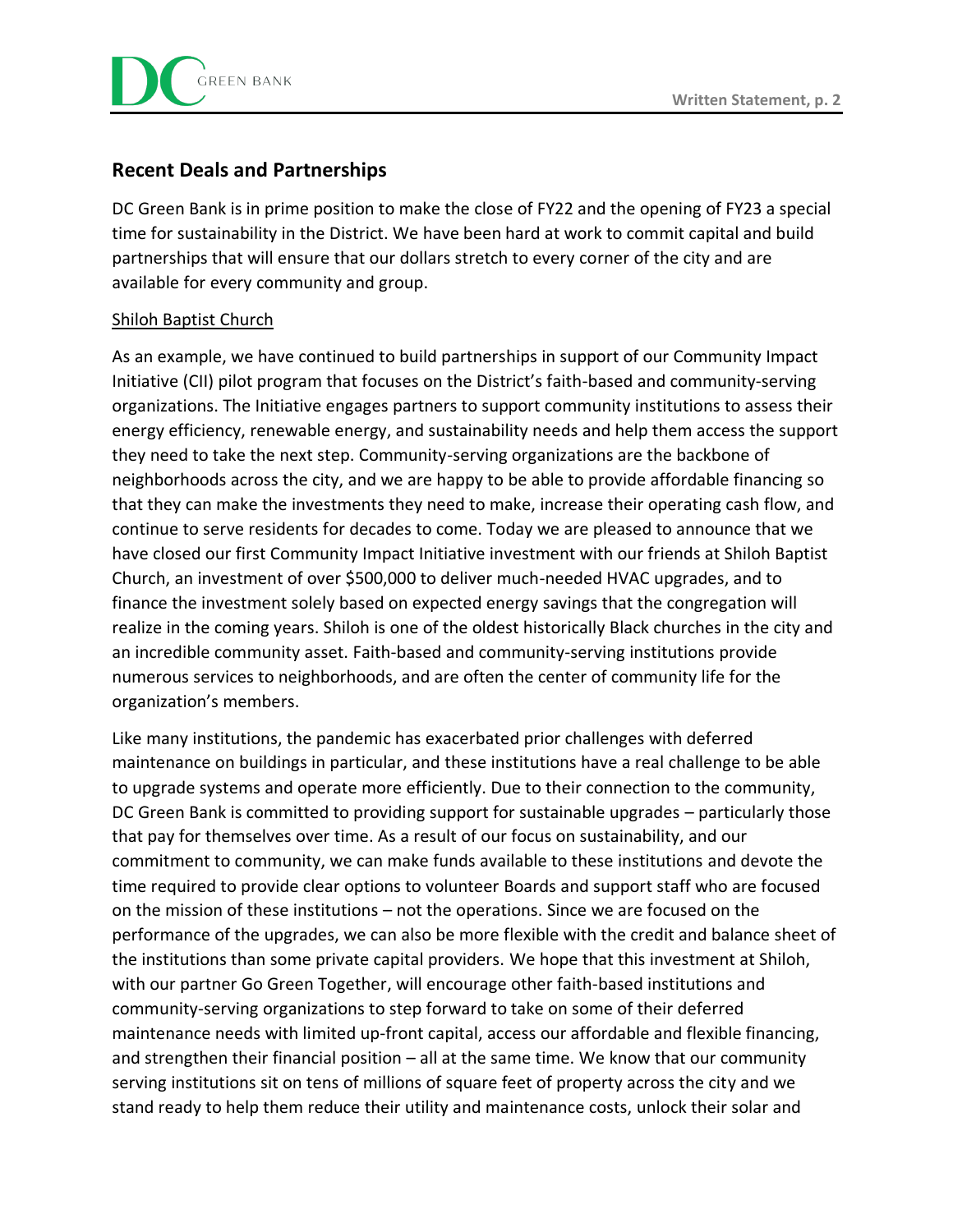stormwater management potential, increase their energy efficiency, and continue to show community leadership on the road to a sustainable future.

#### City First Enterprises – Small Business Program

In addition to community serving organizations, our small business community plays a pivotal role in the everyday lives of our residents, and we have forged an exciting partnership to make sure they, too, can benefit from our affordable financing options, increase their cash flow on day one, and prioritize energy efficiency and utility bill savings as well. We are pleased to be working with a DC-based Community Development Financial Institution (CDFI), City First Enterprises, to deliver loans to small businesses that pursue eligible upgrades at interest rates as low as 3%. In this time of increasing interest rates, for our impact loans we are fond of saying that "when they go high, we stay low." Small businesses are one of the key reasons that people choose time and again to live in our great city, and we are here to help them grab a piece of the clean energy future and put those energy savings back into their business so that they can thrive.

#### Solar Deal Closings

Lastly, I want to mention some of our recent solar deal closings. We have closed three large solar investments just since the start of 2022, and an even larger one is slated to close in the next few weeks. When I say large, I mean large. In total, these four deals are likely to amount to more than \$10 million in DC Green Bank funding and over 2 MW of solar energy, unlocking millions more in private capital, delivering dozens of good, clean jobs right here in the District, and moving us closer to the city's solar and clean energy targets. We are proud to continue our efforts to support minority- and woman-owned solar developers as well, with the vast majority of our existing and upcoming solar investments focused on these critical partners.

## **Priorities for Growth and Innovation**

We want to leave no doubt: DC Green Bank has hit its stride and we are accelerating our investments and are ready to rapidly scale up the number, size, and scope of the investments that we take on in the future. As part of that effort, it means that we are also on the look-out for innovative investments as we grow. I would like to highlight two exciting opportunities that we see for innovation in the year to come.

#### High Performance Buildings

First, as I mentioned at the outset of my remarks, Mayor Bowser has made sustainability and a clean energy future a priority for the District and has backed that up with tens of millions of dollars. We see that commitment as a call to action in line with our mission. In particular, there are millions of dollars available in the proposed budget to ensure that all city-owned buildings are compliant with the District's Building Energy Performance Standards (BEPS). On top of the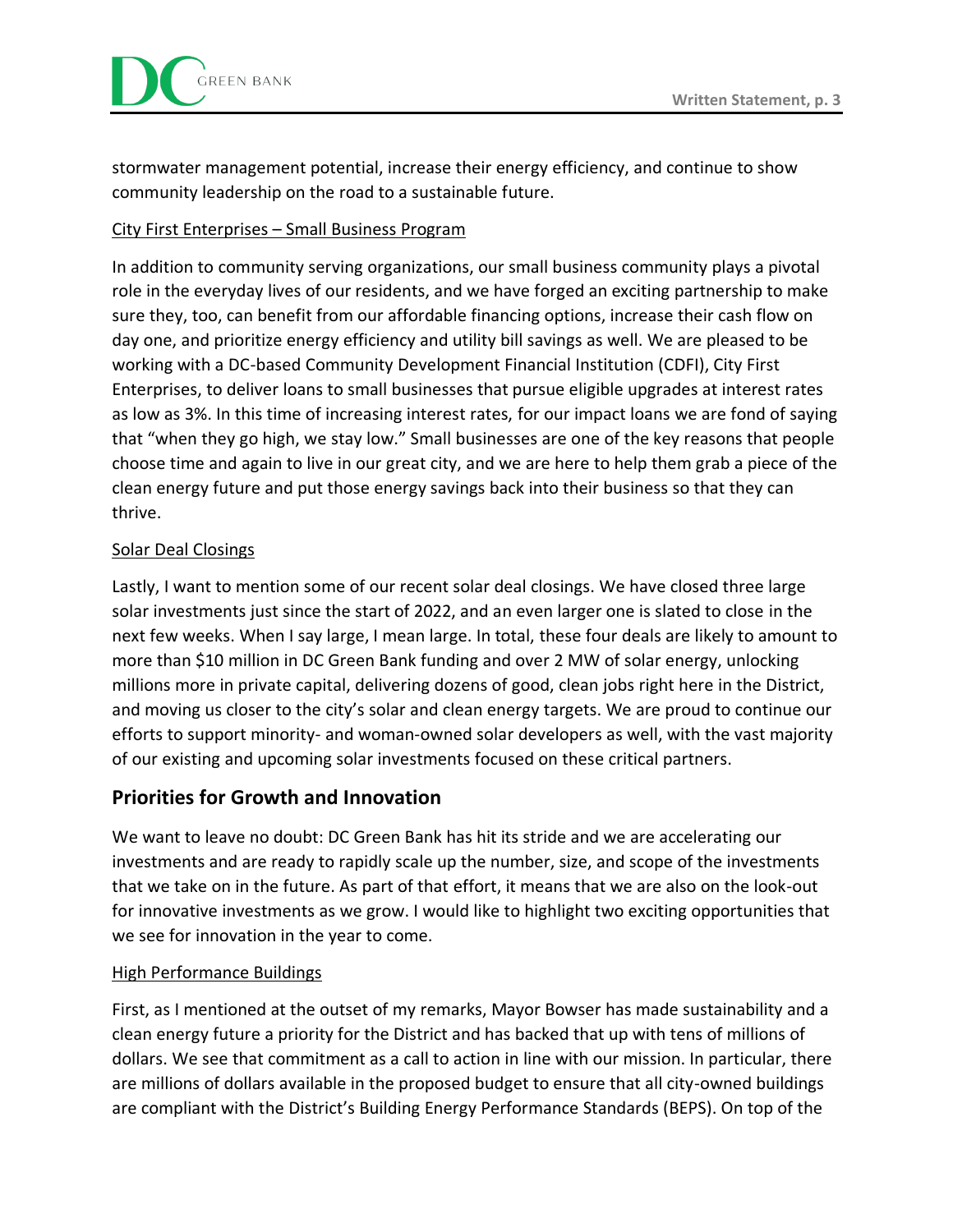Mayor's ambitious commitment of funds, we know that DC Green Bank has a role to play to invest our own capital and crowd-in private investment to meet the historic investment levels it will take to achieve this goal and meet BEPS for all of our publicly and privately-owned buildings. Therefore, we have accelerated our efforts to work with our sister agencies to bring innovative financial solutions that will dramatically bring down utility costs generated by these buildings, creating the ability to leverage private capital to finance investments to meet BEPS based on those energy savings, and still have money left over to make additional capital improvements to city-owned buildings. The types of investments we envision are in HVAC systems, insulation, lighting and water efficiency upgrades, building envelope improvements, deploying solar panels, installing electric vehicle chargers, and much more. As we have seen with some of the truly innovative and sustainable investments the city has made in our libraries and other public buildings, we can do this over time with all of the city's buildings, and DC Green Bank is ready to serve as a catalyst to deliver this cleaner, greener, and more efficient future.

#### Electrification Cost Equity

Second, we think it is important to plan for the years ahead as well as for the decades ahead. We know that in order to meet our climate and energy goals we must rapidly accelerate away from the use of fossil fuels. This means that we must do this at every scale. Over time, as we transition away from fossil fuels, both our utility infrastructure and how residents heat and cool their homes and cook their food will also need to change. There are well-established mechanisms by which transitions of this nature are financed; however, we have not always seen this transition done in an equitable way that prioritizes the stranded assets of residents and community organizations in a similar way to how utilities and shareholders are compensated for their stranded assets. There are billions of dollars' worth of fossil fuel infrastructure in residences across the District, with no clear way to offset the expense of this transition over the long term. We are exploring ways to quantify what the expected cost of this stranded infrastructure is and how we might be able to lead the way to develop a mechanism by which residents can be made whole in a similar way to how corporations and shareholders are compensated for their work to transition to a sustainable future. We are excited to continue this conversation with the Mayor's Office, the Federal government, and with the Council to see how we might be able to unlock the necessary resources to build a more equitable, inclusive, and sustainable energy future. At the end of the day, our ultimate goal is to ensure that every resident, community organization, and business can be presented with a cost comparable option to go clean and green instead of choosing existing fossil fuel options. At this time, it is often cheaper to replace a methane-based heating or cooling option with the same fuel rather than convert to the electric choice, and many do not have the financial resources to take the more expensive path to sustainability. We know that if we give residents of the District the choice to go green in a way that saves them green that they will take the sustainable and